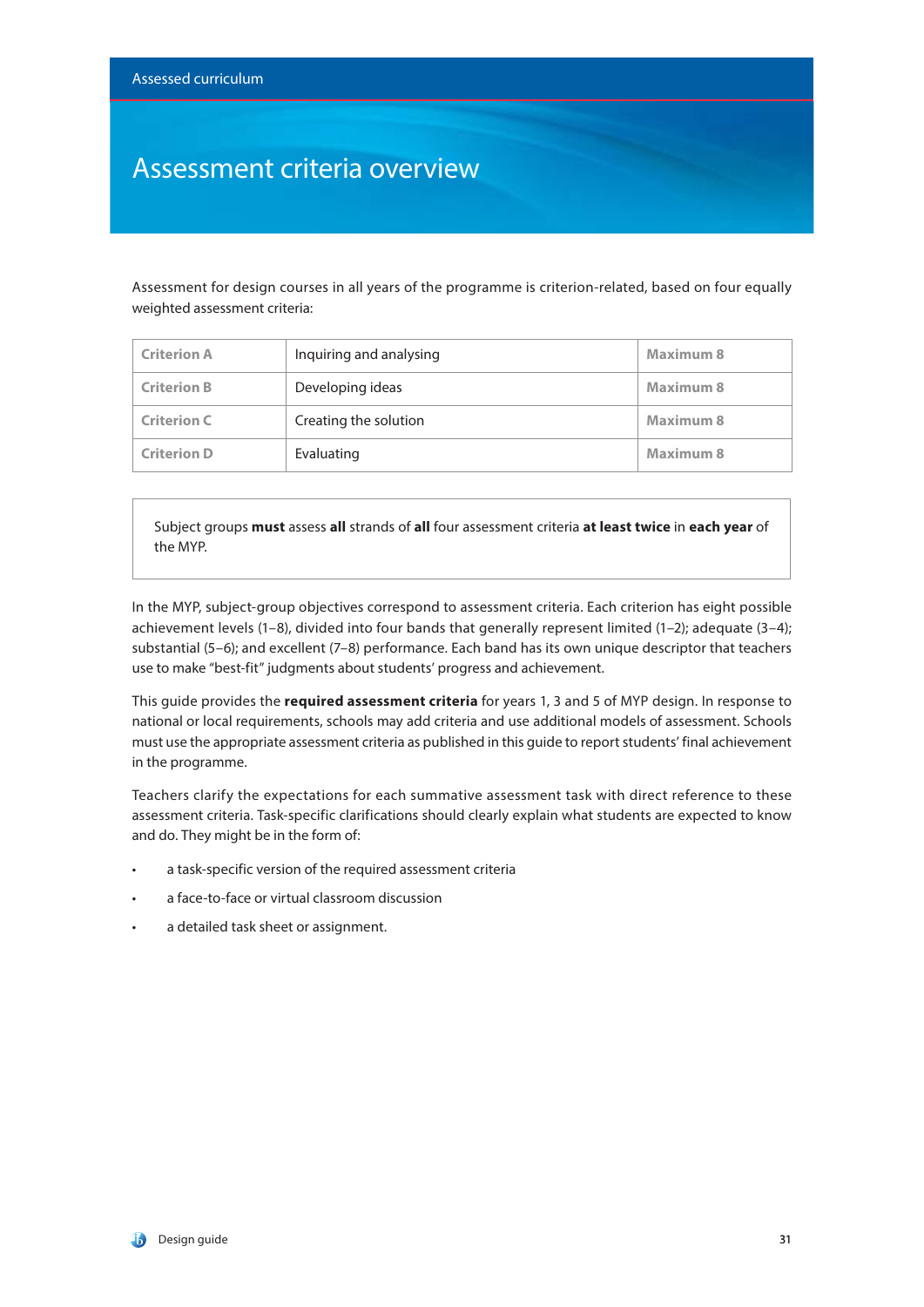# Design assessment criteria: Year 3

### Criterion A: Inquiring and analysing

### **Maximum: 8**

- i. explain and justify the need for a solution to a problem
- ii. construct a research plan, which states and prioritizes the primary and secondary research needed to develop a solution to the problem
- iii. analyse a group of similar products that inspire a solution to the problem
- iv. develop a design brief, which presents the analysis of relevant research.

| <b>Achievement level</b> | Level descriptor                                                                                                                                                                |  |
|--------------------------|---------------------------------------------------------------------------------------------------------------------------------------------------------------------------------|--|
| $\Omega$                 | The student does not reach a standard described by any of the descriptors below.                                                                                                |  |
|                          | The student:                                                                                                                                                                    |  |
| $1 - 2$                  | states the need for a solution to a problem<br>i.                                                                                                                               |  |
|                          | states some of the main findings of relevant research.<br>ii.                                                                                                                   |  |
|                          | The student:                                                                                                                                                                    |  |
|                          | outlines the need for a solution to a problem<br>i.                                                                                                                             |  |
| $3 - 4$                  | states the research needed to develop a solution to the problem, with<br>ii.<br>some guidance                                                                                   |  |
|                          | outlines one existing product that inspires a solution to the problem<br>iii.                                                                                                   |  |
|                          | develops a basic design brief, which outlines some of the findings of<br>iv.<br>relevant research.                                                                              |  |
|                          | The student:                                                                                                                                                                    |  |
|                          | i.<br>explains the need for a solution to a problem                                                                                                                             |  |
| $5 - 6$                  | constructs a research plan, which states and prioritizes the primary and<br>ii.<br>secondary research needed to <b>develop</b> a solution to the problem, with<br>some guidance |  |
|                          | describes a group of similar products that inspire a solution to the problem<br>iii.                                                                                            |  |
|                          | develops a design brief, which outlines the findings of relevant research.<br>iv.                                                                                               |  |
| $7 - 8$                  | The student:                                                                                                                                                                    |  |
|                          | explains and justifies the need for a solution to a problem<br>i.                                                                                                               |  |
|                          | constructs a research plan, which states and prioritizes the primary<br>ii.<br>and secondary research needed to develop a solution to the problem<br>independently              |  |
|                          | analyses a group of similar products that inspire a solution to the problem<br>iii.                                                                                             |  |
|                          | develops a design brief, which presents the analysis of relevant research.<br>iv.                                                                                               |  |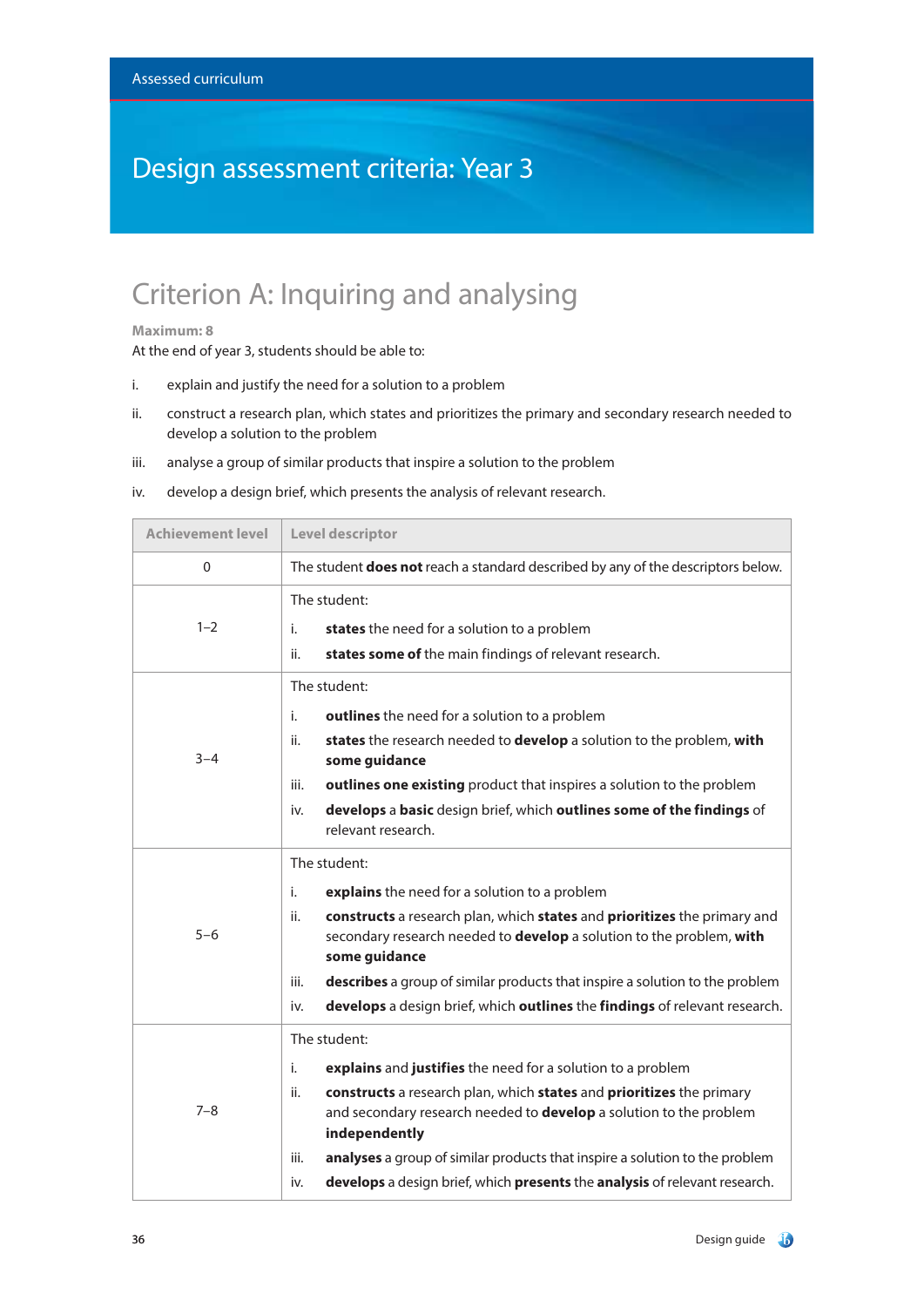# Criterion B: Developing ideas

### **Maximum: 8**

- i. develop a design specification which outlines the success criteria for the design of a solution based on the data collected
- ii. present a range of feasible design ideas, which can be correctly interpreted by others
- iii. present the chosen design and outline the reasons for its selection
- iv. develop accurate planning drawings/diagrams and outline requirements for the creation of the chosen solution.

| <b>Achievement level</b> | Level descriptor                                                                                                                                                                                                                                                                                                                                                                                                                                                                                                                                                             |  |
|--------------------------|------------------------------------------------------------------------------------------------------------------------------------------------------------------------------------------------------------------------------------------------------------------------------------------------------------------------------------------------------------------------------------------------------------------------------------------------------------------------------------------------------------------------------------------------------------------------------|--|
| 0                        | The student <b>does not</b> reach a standard described by any of the descriptors below.                                                                                                                                                                                                                                                                                                                                                                                                                                                                                      |  |
| $1 - 2$                  | The student:<br>i.<br>lists a few basic success criteria for the design of a solution<br>ii.<br>presents one design idea, which can be interpreted by others<br>iii.<br>creates incomplete planning drawings/diagrams.                                                                                                                                                                                                                                                                                                                                                       |  |
| $3 - 4$                  | The student:<br>i.<br>constructs a list of the success criteria for the design of a solution<br>presents a few feasible design ideas, using an appropriate medium(s) or<br>ii.<br>explains key features, which can be interpreted by others<br>iii.<br>outlines the main reasons for choosing the design with reference to the<br>design specification<br>creates planning drawings/diagrams or lists requirements for the chosen<br>iv.<br>solution.                                                                                                                        |  |
| $5 - 6$                  | The student:<br>i.<br>develops design specifications, which identify the success criteria for the<br>design of a solution<br>presents a range of feasible design ideas, using an appropriate<br>ii.<br>medium(s) and explains key features, which can be interpreted by others<br>presents the chosen design and outlines the main reasons for its<br>iii.<br>selection with reference to the design specification<br>develops accurate planning drawings/diagrams and lists requirements<br>iv.<br>for the creation of the chosen solution.                                 |  |
| $7 - 8$                  | The student:<br>develops a design specification which outlines the success criteria for<br>i.<br>the design of a solution based on the data collected<br>ii.<br><b>presents</b> a range of feasible design ideas, using an appropriate medium(s)<br>and annotation, which can be correctly interpreted by others<br>presents the chosen design and outlines the reasons for its selection<br>iii.<br>with reference to the design specification<br>develops accurate planning drawings/diagrams and outlines<br>iv.<br>requirements for the creation of the chosen solution. |  |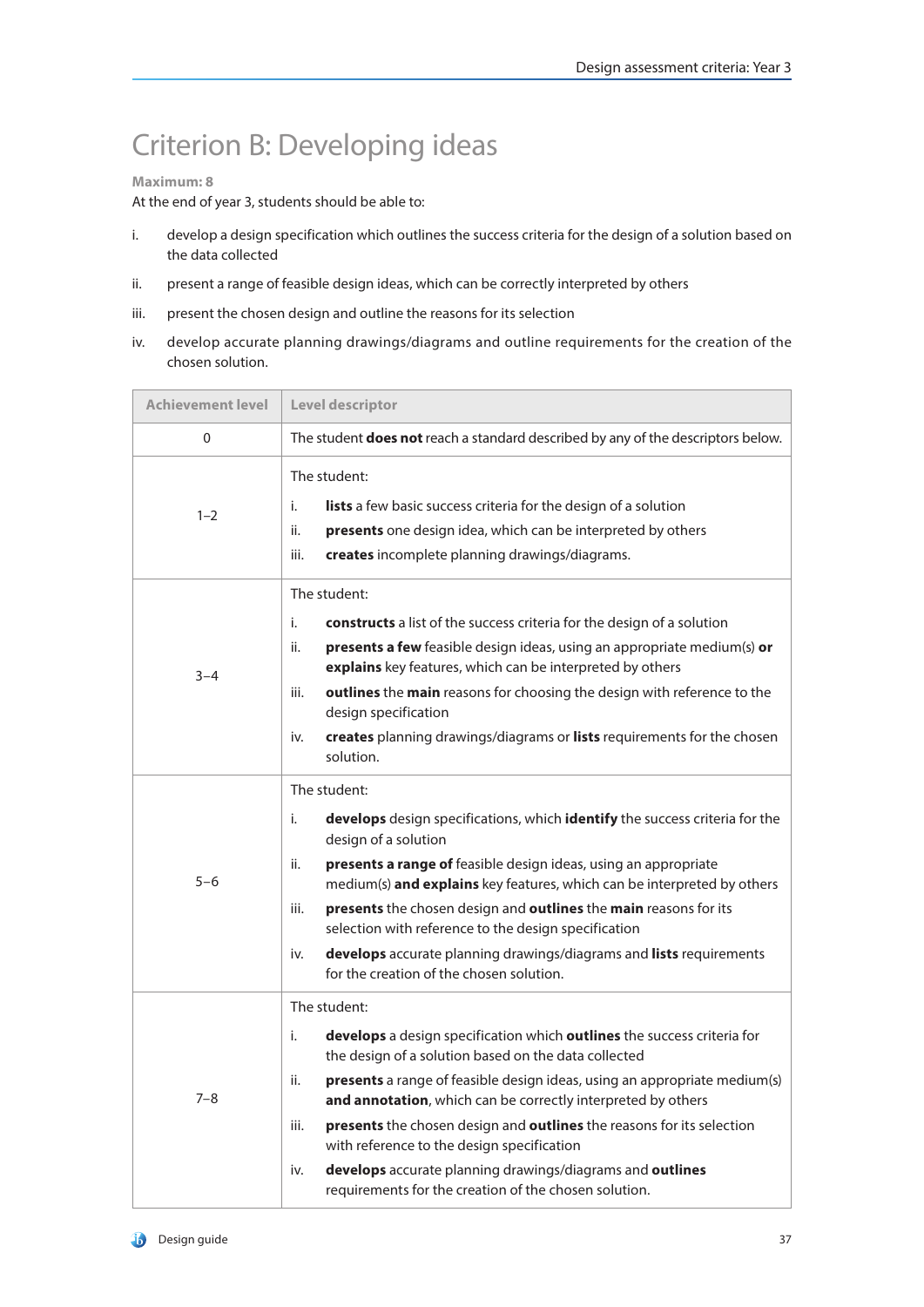# Criterion C: Creating the solution

### **Maximum: 8**

- i. construct a logical plan, which outlines the efficient use of time and resources, sufficient for peers to be able to follow to create the solution
- ii. demonstrate excellent technical skills when making the solution
- iii. follow the plan to create the solution, which functions as intended
- iv. explain changes made to the chosen design and the plan when making the solution.

| <b>Achievement level</b> | Level descriptor                                                                                                                                                                                                                                                                                                                                                                                                                                                     |  |
|--------------------------|----------------------------------------------------------------------------------------------------------------------------------------------------------------------------------------------------------------------------------------------------------------------------------------------------------------------------------------------------------------------------------------------------------------------------------------------------------------------|--|
| $\Omega$                 | The student does not reach a standard described by any of the descriptors below.                                                                                                                                                                                                                                                                                                                                                                                     |  |
| $1 - 2$                  | The student:<br>i.<br>demonstrates minimal technical skills when making the solution<br>ii.<br>creates the solution, which functions poorly and is presented in an<br>incomplete form.                                                                                                                                                                                                                                                                               |  |
| $3 - 4$                  | The student:<br>i.<br><b>outlines</b> each step in a plan that contains some details, resulting in peers<br>having difficulty following the plan to create the solution<br>demonstrates satisfactory technical skills when making the solution<br>ii.<br>creates the solution, which partially functions and is adequately<br>iii.<br>presented<br>outlines changes made to the chosen design or plan when making the<br>iv.<br>solution.                            |  |
| $5 - 6$                  | The student:<br>constructs a plan, which considers time and resources, sufficient for<br>i.<br>peers to be able to follow to create the solution<br>ii.<br>demonstrates competent technical skills when making the solution<br>iii.<br>creates the solution, which functions as intended and is presented<br>appropriately<br>outlines changes made to the chosen design and plan when making the<br>iv.<br>solution.                                                |  |
| $7 - 8$                  | The student:<br>constructs a logical plan, which outlines the efficient use of time and<br>i.<br>resources, sufficient for peers to be able to follow to create the solution<br>demonstrates excellent technical skills when making the solution<br>ii.<br>follows the plan to create the solution, which functions as intended and<br>iii.<br>is presented appropriately<br>explains changes made to the chosen design and plan when making the<br>iv.<br>solution. |  |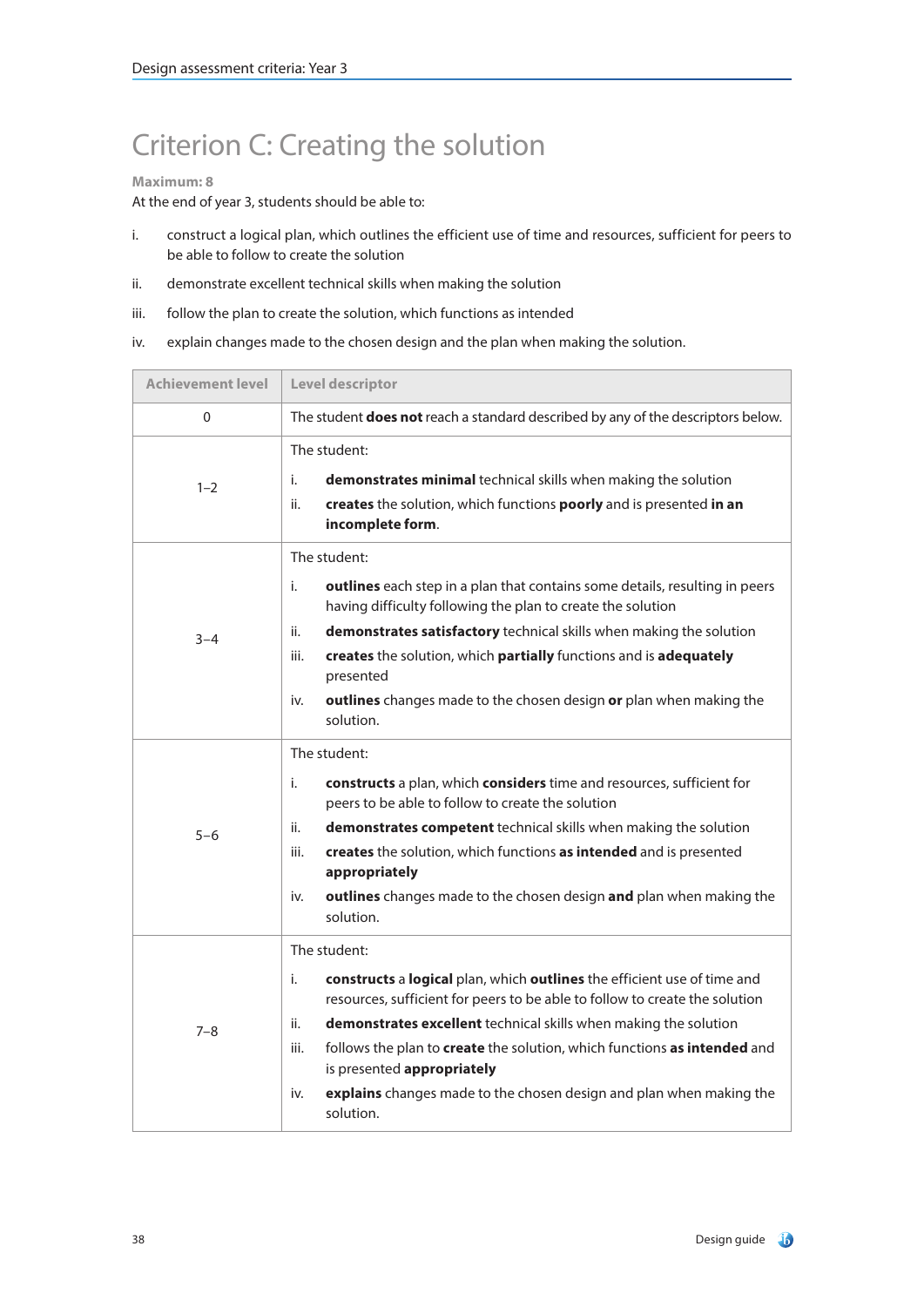# Criterion D: Evaluating

### **Maximum: 8**

- i. describe detailed and relevant testing methods, which generate accurate data, to measure the success of the solution
- ii. explain the success of the solution against the design specification
- iii. describe how the solution could be improved
- iv. describe the impact of the solution on the client/target audience.

| <b>Achievement level</b> | Level descriptor                                                                                                                                                                                                                                                                                                                                                                                                  |  |
|--------------------------|-------------------------------------------------------------------------------------------------------------------------------------------------------------------------------------------------------------------------------------------------------------------------------------------------------------------------------------------------------------------------------------------------------------------|--|
| 0                        | The student does not reach a standard described by any of the descriptors below.                                                                                                                                                                                                                                                                                                                                  |  |
| $1 - 2$                  | The student:<br>describes a testing method, which is used to measure the success of the<br>i.<br>solution<br>states the success of the solution.<br>ii.                                                                                                                                                                                                                                                           |  |
| $3 - 4$                  | The student:<br>i.<br>describes a relevant testing method, which generates data, to measure<br>the success of the solution<br>ii.<br>outlines the success of the solution against the design specification<br>based on relevant product testing<br>lists the ways in which the solution could be improved<br>iii.<br>outlines the impact of the solution on the client/target audience.<br>iv.                    |  |
| $5 - 6$                  | The student:<br>i.<br>describes relevant testing methods, which generate data, to measure<br>the success of the solution<br>describes the success of the solution against the design specification<br>ii.<br>based on relevant product testing<br>iii.<br>outlines how the solution could be improved<br>describes the impact of the solution on the client/target audience, with<br>iv.<br>guidance.             |  |
| $7 - 8$                  | The student:<br>describes detailed and relevant testing methods, which generate<br>i.<br>accurate data, to measure the success of the solution<br>explains the success of the solution against the design specification<br>ii.<br>based on <b>authentic</b> product testing<br>iii.<br>describes how the solution could be improved<br>describes the impact of the solution on the client/target audience.<br>iv. |  |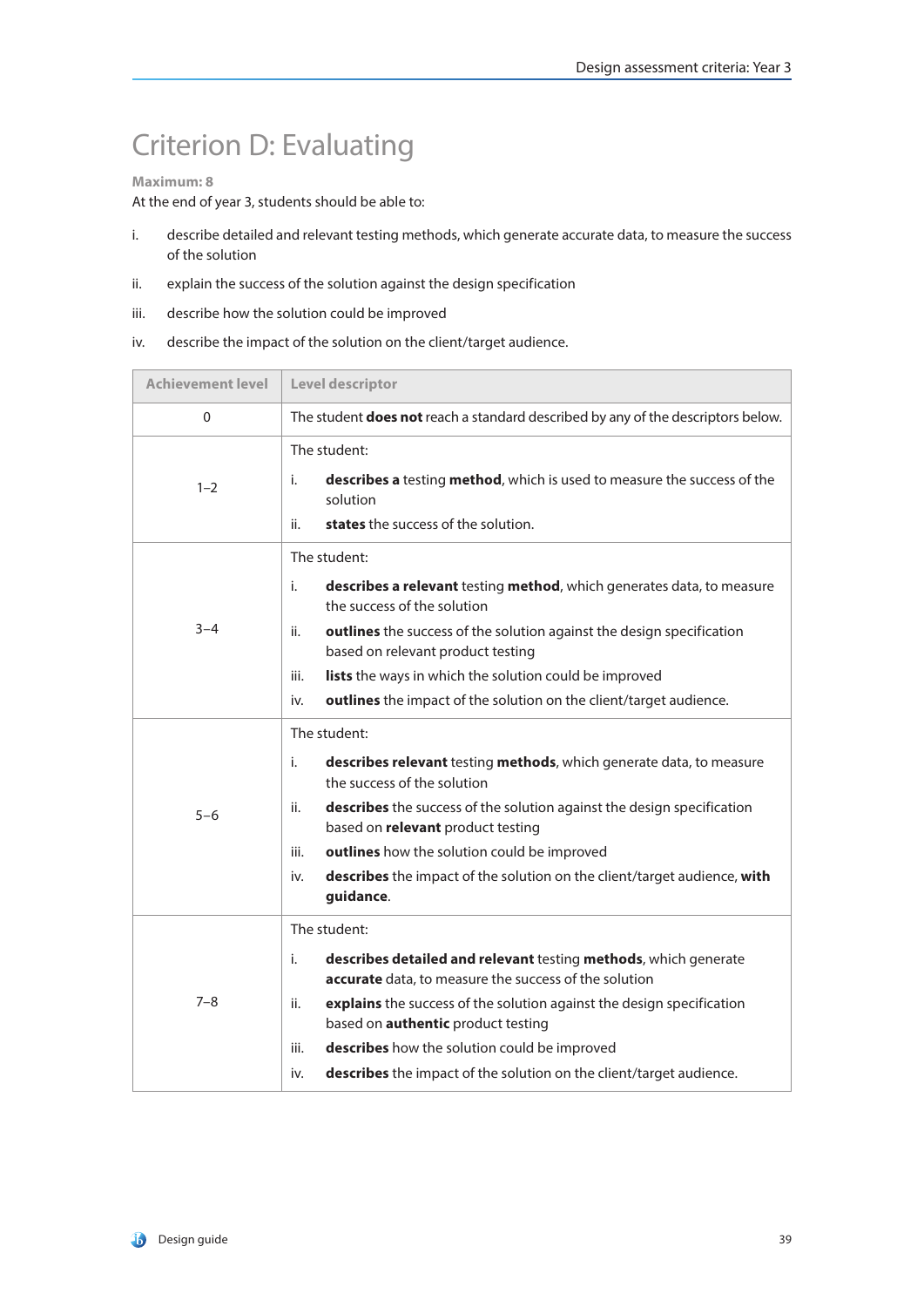# Design assessment criteria: Year 5

# Criterion A: Inquiring and analysing

#### **Maximum: 8**

- i. explain and justify the need for a solution to a problem for a specified client/target audience
- ii. identify and prioritize primary and secondary research needed to develop a solution to the problem
- iii. analyse a range of existing products that inspire a solution to the problem
- iv. develop a detailed design brief, which summarizes the analysis of relevant research.

| <b>Achievement level</b> | Level descriptor                                                                                                                                                                                                                                                                                                                                                                                                                                                          |  |
|--------------------------|---------------------------------------------------------------------------------------------------------------------------------------------------------------------------------------------------------------------------------------------------------------------------------------------------------------------------------------------------------------------------------------------------------------------------------------------------------------------------|--|
| $\Omega$                 | The student <b>does not</b> reach a standard described by any of the descriptors below.                                                                                                                                                                                                                                                                                                                                                                                   |  |
| $1 - 2$                  | The student:<br>states the need for a solution to a problem for a specified client/target<br>i.<br>audience<br>develops a basic design brief, which states the findings of relevant<br>ii.<br>research.                                                                                                                                                                                                                                                                   |  |
| $3 - 4$                  | The student:<br>outlines the need for a solution to a problem for a specified client/target<br>i.<br>audience<br>outlines a research plan, which identifies primary and secondary<br>ii.<br>research needed to develop a solution to the problem, with some<br>guidance<br>analyses one existing product that inspires a solution to the problem<br>iii.<br>develops a design brief, which outlines the analysis of relevant research.<br>iv.                             |  |
| $5 - 6$                  | The student:<br>i.<br>explains the need for a solution to a problem for a specified client/target<br>audience<br>constructs a research plan, which identifies and prioritizes primary and<br>ii.<br>secondary research needed to develop a solution to the problem, with<br>some guidance<br>analyses a range of existing products that inspire a solution to the<br>iii.<br>problem<br>develops a design brief, which explains the analysis of relevant research.<br>iv. |  |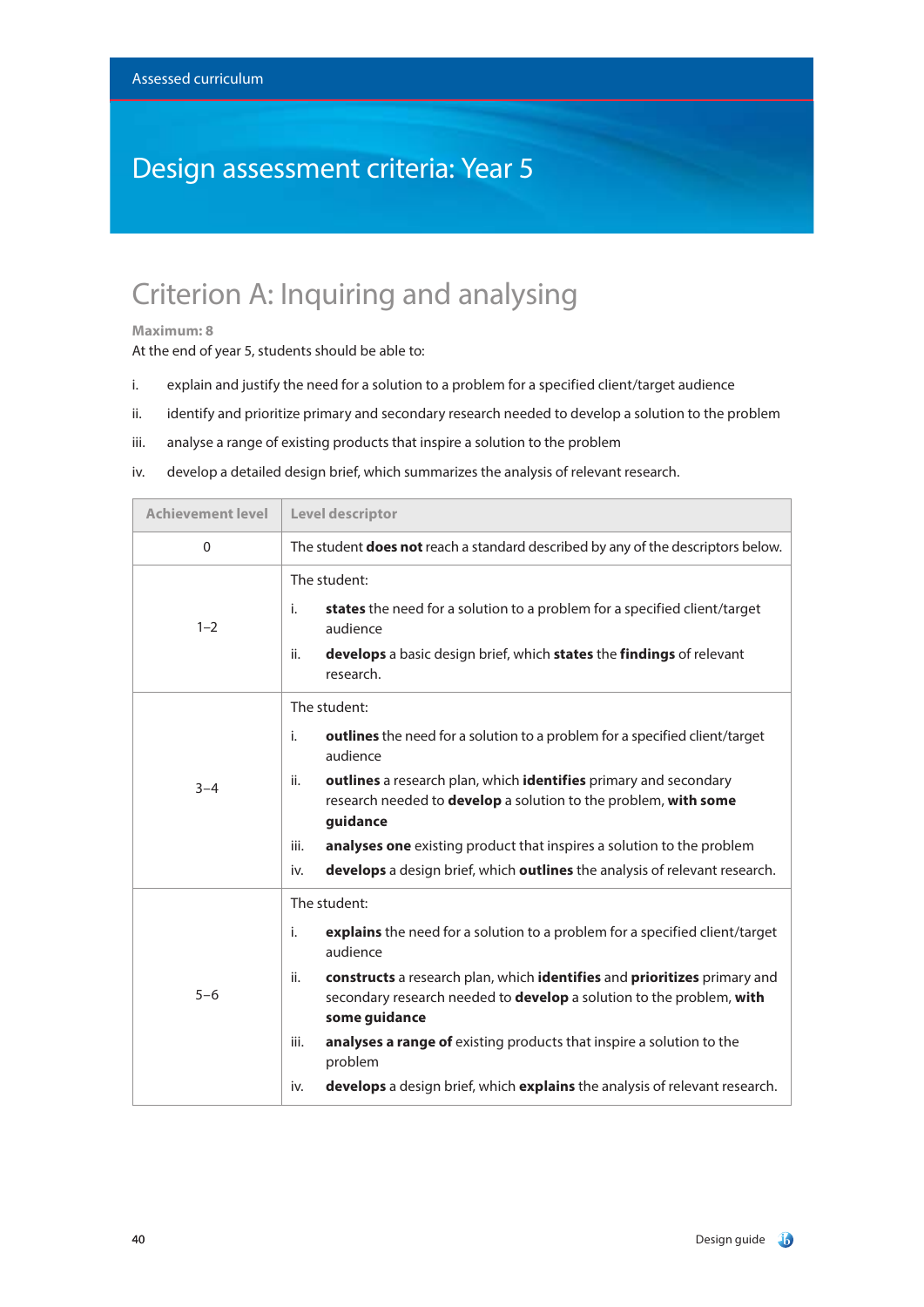| <b>Achievement level</b> | <b>Level descriptor</b>                                                                                                                                                                |
|--------------------------|----------------------------------------------------------------------------------------------------------------------------------------------------------------------------------------|
|                          | The student:                                                                                                                                                                           |
| $7 - 8$                  | j.<br>explains and justifies the need for a solution to a problem for a client/<br>target audience                                                                                     |
|                          | ii.<br>constructs a detailed research plan, which identifies and prioritizes<br>the primary and secondary research needed to <b>develop</b> a solution to the<br>problem independently |
|                          | iii.<br>analyses a range of existing products that inspire a solution to the<br>problem in detail                                                                                      |
|                          | develops a detailed design brief, which summarizes the analysis of<br>iv.<br>relevant research.                                                                                        |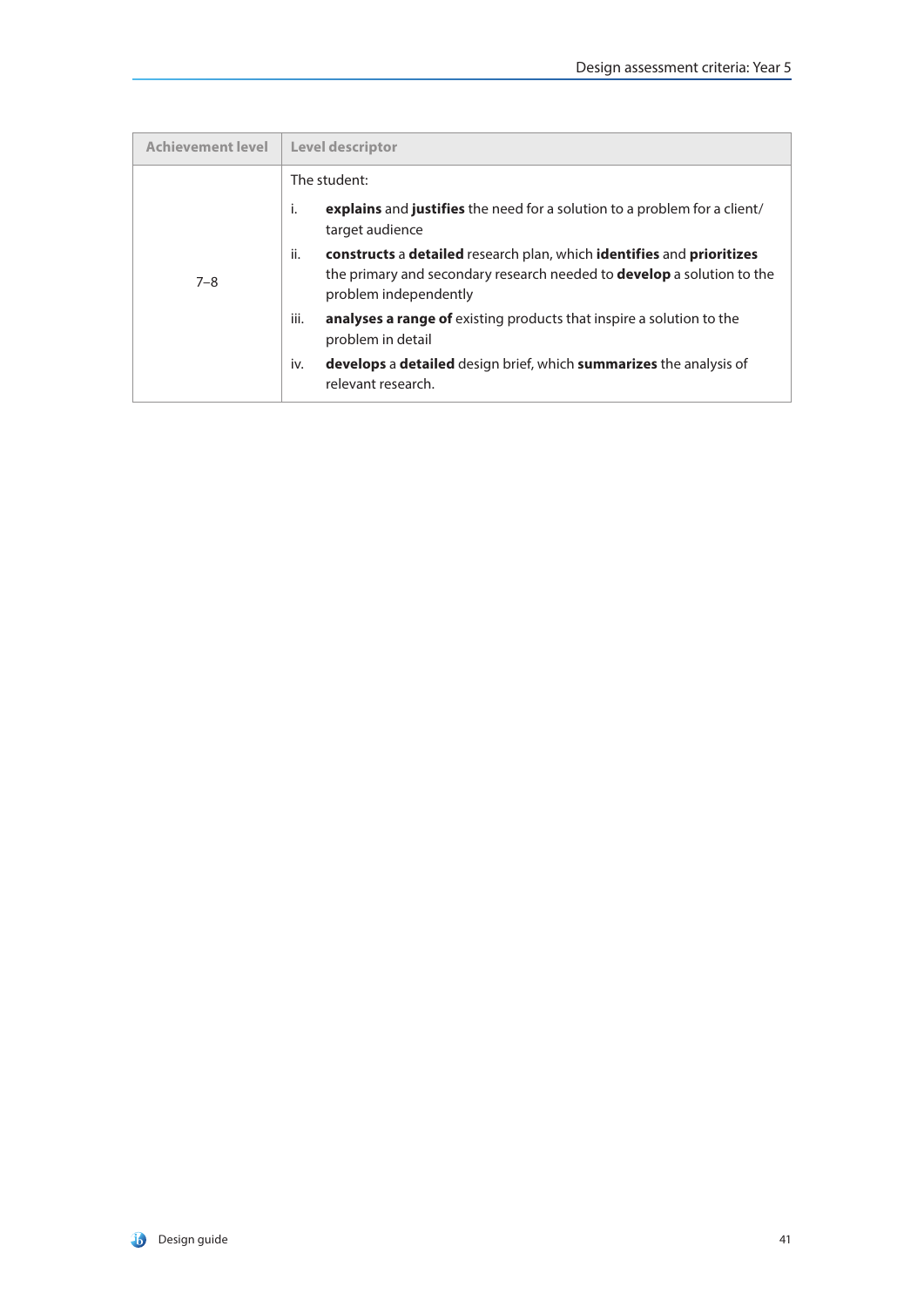# Criterion B: Developing ideas

### **Maximum: 8**

- i. develop design specifications, which clearly states the success criteria for the design of a solution
- ii. develop a range of feasible design ideas, which can be correctly interpreted by others
- iii. present the chosen design and justify its selection
- iv. develop accurate and detailed planning drawings/diagrams and outline the requirements for the creation of the chosen solution.

| <b>Achievement level</b> | Level descriptor                                                                                                                                                                                                                                                                                                                                                                                                                                                                                             |  |
|--------------------------|--------------------------------------------------------------------------------------------------------------------------------------------------------------------------------------------------------------------------------------------------------------------------------------------------------------------------------------------------------------------------------------------------------------------------------------------------------------------------------------------------------------|--|
| $\mathbf 0$              | The student <b>does not</b> reach a standard described by any of the descriptors below.                                                                                                                                                                                                                                                                                                                                                                                                                      |  |
| $1 - 2$                  | The student:<br>lists some basic design specifications for the design of a solution<br>i.<br>presents one design, which can be interpreted by others<br>ii.<br>iii.<br>creates incomplete planning drawings/diagrams.                                                                                                                                                                                                                                                                                        |  |
| $3 - 4$                  | The student:<br>lists some design specifications, which relate to the success criteria for<br>i.<br>the design of a solution<br>ii.<br>presents a few feasible designs, using an appropriate medium(s) or<br>annotation, which can be interpreted by others<br>justifies the selection of the chosen design with reference to the design<br>iii.<br>specification<br>creates planning drawings/diagrams or lists requirements for the<br>iv.<br>creation of the chosen solution.                             |  |
| $5 - 6$                  | The student:<br>develops design specifications, which outline the success criteria for the<br>i.<br>design of a solution<br>develops a range of feasible design ideas, using an appropriate<br>ii.<br>medium(s) and annotation, which can be interpreted by others<br>presents the chosen design and justifies its selection with reference to<br>iii.<br>the design specification<br>develops accurate planning drawings/diagrams and lists requirements<br>iv.<br>for the creation of the chosen solution. |  |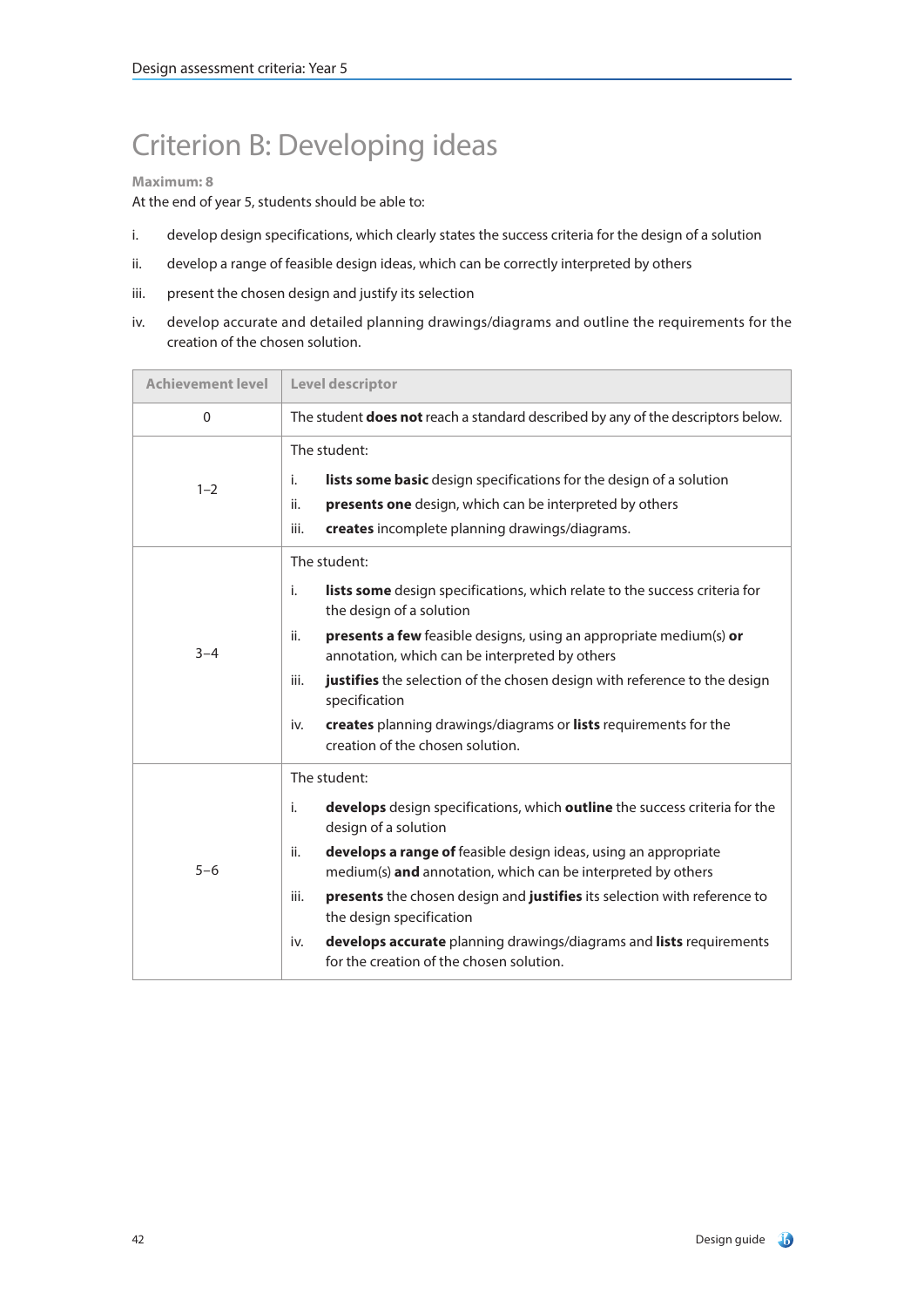| <b>Achievement level</b> | <b>Level descriptor</b>                                                                                                                                             |  |
|--------------------------|---------------------------------------------------------------------------------------------------------------------------------------------------------------------|--|
|                          | The student:                                                                                                                                                        |  |
| $7 - 8$                  | develops detailed design specifications, which explain the success<br>i.<br>criteria for the design of a solution based on the analysis of the research             |  |
|                          | ii.<br><b>develops a range of</b> feasible design ideas, using an appropriate<br>medium(s) and detailed annotation, which can be correctly interpreted<br>by others |  |
|                          | iii.<br><b>presents</b> the chosen design and <b>justifies fully and critically</b> its selection<br>with <b>detailed</b> reference to the design specification     |  |
|                          | develops accurate and detailed planning drawings/diagrams and<br>iv.<br><b>outlines</b> requirements for the creation of the chosen solution.                       |  |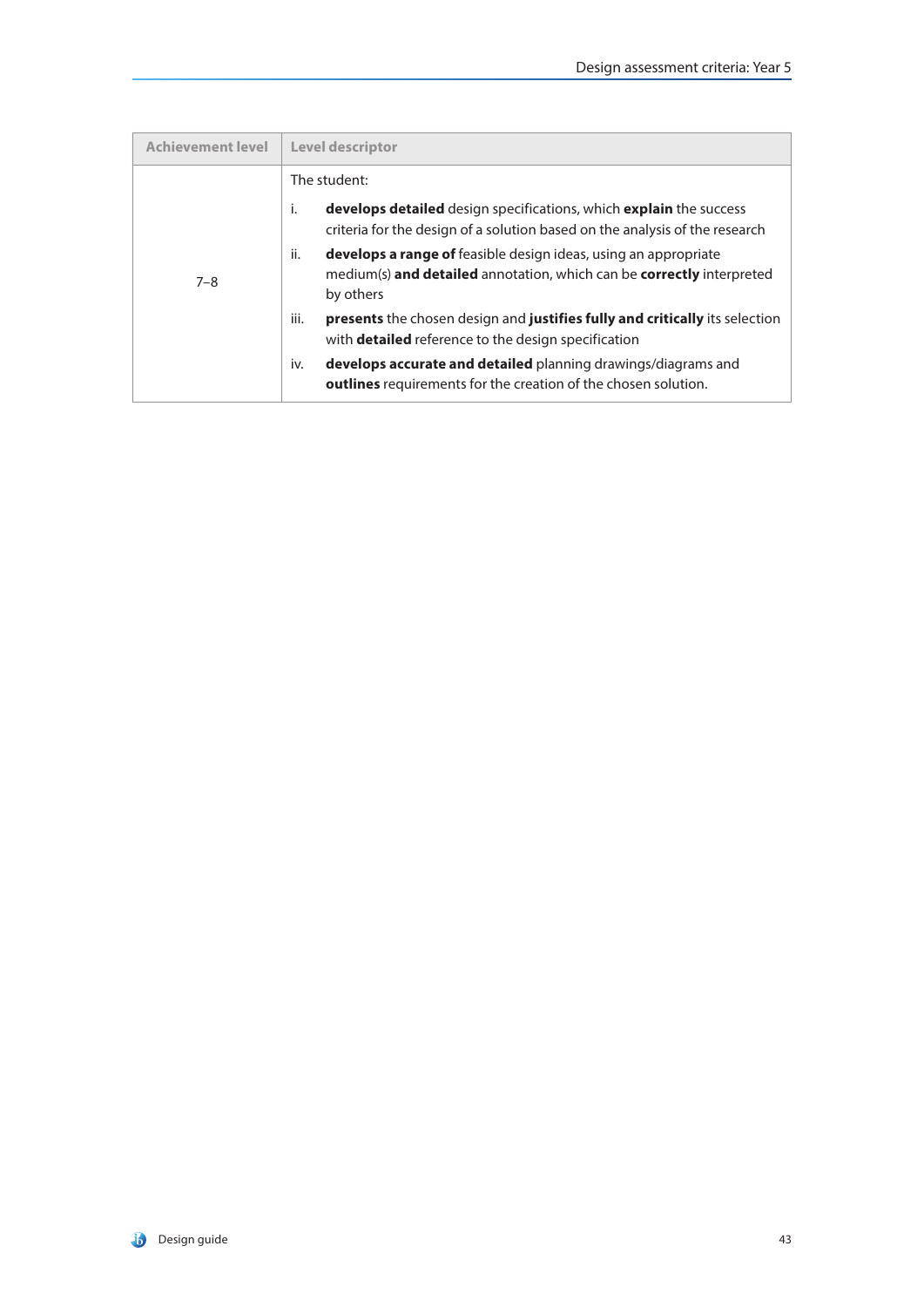# Criterion C: Creating the solution

### **Maximum: 8**

- i. construct a logical plan, which describes the efficient use of time and resources, sufficient for peers to be able to follow to create the solution
- ii. demonstrate excellent technical skills when making the solution
- iii. follow the plan to create the solution, which functions as intended
- iv. fully justify changes made to the chosen design and plan when making the solution.

| <b>Achievement level</b> | Level descriptor                                                                                                                                                                                                                                                                                                                                                                                                                                                                              |  |
|--------------------------|-----------------------------------------------------------------------------------------------------------------------------------------------------------------------------------------------------------------------------------------------------------------------------------------------------------------------------------------------------------------------------------------------------------------------------------------------------------------------------------------------|--|
| $\Omega$                 | The student does not reach a standard described by any of the descriptors below.                                                                                                                                                                                                                                                                                                                                                                                                              |  |
| $1 - 2$                  | The student:<br>i.<br>demonstrates minimal technical skills when making the solution<br>ii.<br>creates the solution, which functions poorly and is presented in an<br>incomplete form.                                                                                                                                                                                                                                                                                                        |  |
| $3 - 4$                  | The student:<br>i.<br>constructs a plan that contains some production details, resulting in<br>peers having difficulty following the plan<br>demonstrates satisfactory technical skills when making the solution<br>ii.<br>creates the solution, which partially functions and is adequately<br>iii.<br>presented<br>outlines changes made to the chosen design and plan when making the<br>iv.<br>solution.                                                                                  |  |
| $5 - 6$                  | The student:<br>i.<br>constructs a logical plan, which considers time and resources, sufficient<br>for peers to be able to follow to create the solution<br>demonstrates competent technical skills when making the solution<br>ii.<br>creates the solution, which functions as intended and is presented<br>iii.<br>appropriately<br>describes changes made to the chosen design and plan when making the<br>iv.<br>solution.                                                                |  |
| $7 - 8$                  | The student:<br>constructs a detailed and logical plan, which describes the efficient<br>i.<br>use of time and resources, sufficient for peers to be able to follow to<br>create the solution<br>ii.<br>demonstrates excellent technical skills when making the solution.<br>iii.<br>follows the plan to create the solution, which functions as intended and<br>is presented appropriately<br>fully justifies changes made to the chosen design and plan when making<br>iv.<br>the solution. |  |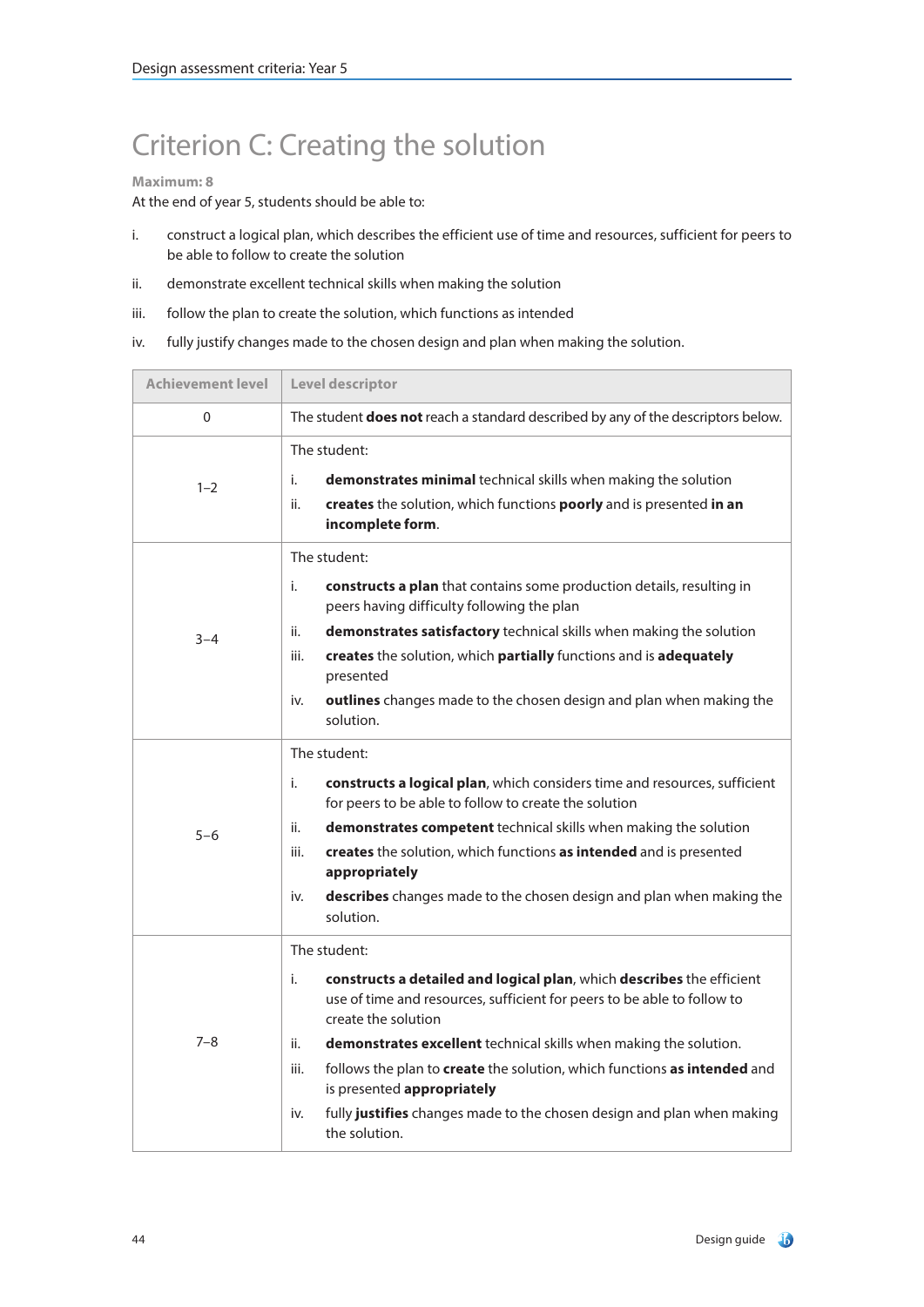# Criterion D: Evaluating

### **Maximum: 8**

- i. design detailed and relevant testing methods, which generate data, to measure the success of the solution
- ii. critically evaluate the success of the solution against the design specification
- iii. explain how the solution could be improved
- iv. explain the impact of the solution on the client/target audience.

| <b>Achievement level</b> | Level descriptor                                                                                                                                                                                                                                                                                                                                                                                                |  |
|--------------------------|-----------------------------------------------------------------------------------------------------------------------------------------------------------------------------------------------------------------------------------------------------------------------------------------------------------------------------------------------------------------------------------------------------------------|--|
| 0                        | The student <b>does not</b> reach a standard described by any of the descriptors below.                                                                                                                                                                                                                                                                                                                         |  |
| $1 - 2$                  | The student:<br>designs a testing method, which is used to measure the success of the<br>i.<br>solution<br>states the success of the solution.<br>ii.                                                                                                                                                                                                                                                           |  |
| $3 - 4$                  | The student:<br>designs a relevant testing method, which generates data, to measure<br>i.<br>the success of the solution<br>outlines the success of the solution against the design specification<br>ii.<br>based on relevant product testing<br>outlines how the solution could be improved<br>iii.<br>outlines the impact of the solution on the client/target audience.<br>iv.                               |  |
| $5 - 6$                  | The student:<br>i.<br>designs relevant testing methods, which generate data, to measure the<br>success of the solution<br>explains the success of the solution against the design specification<br>ii.<br>based on relevant product testing<br>describes how the solution could be improved<br>iii.<br>explains the impact of the solution on the client/target audience, with<br>iv.<br>guidance.              |  |
| $7 - 8$                  | The student:<br>designs detailed and relevant testing methods, which generate data,<br>i.<br>to measure the success of the solution<br>critically evaluates the success of the solution against the design<br>ii.<br>specification based on <b>authentic</b> product testing<br>explains how the solution could be improved<br>iii.<br>explains the impact of the product on the client/target audience.<br>iv. |  |